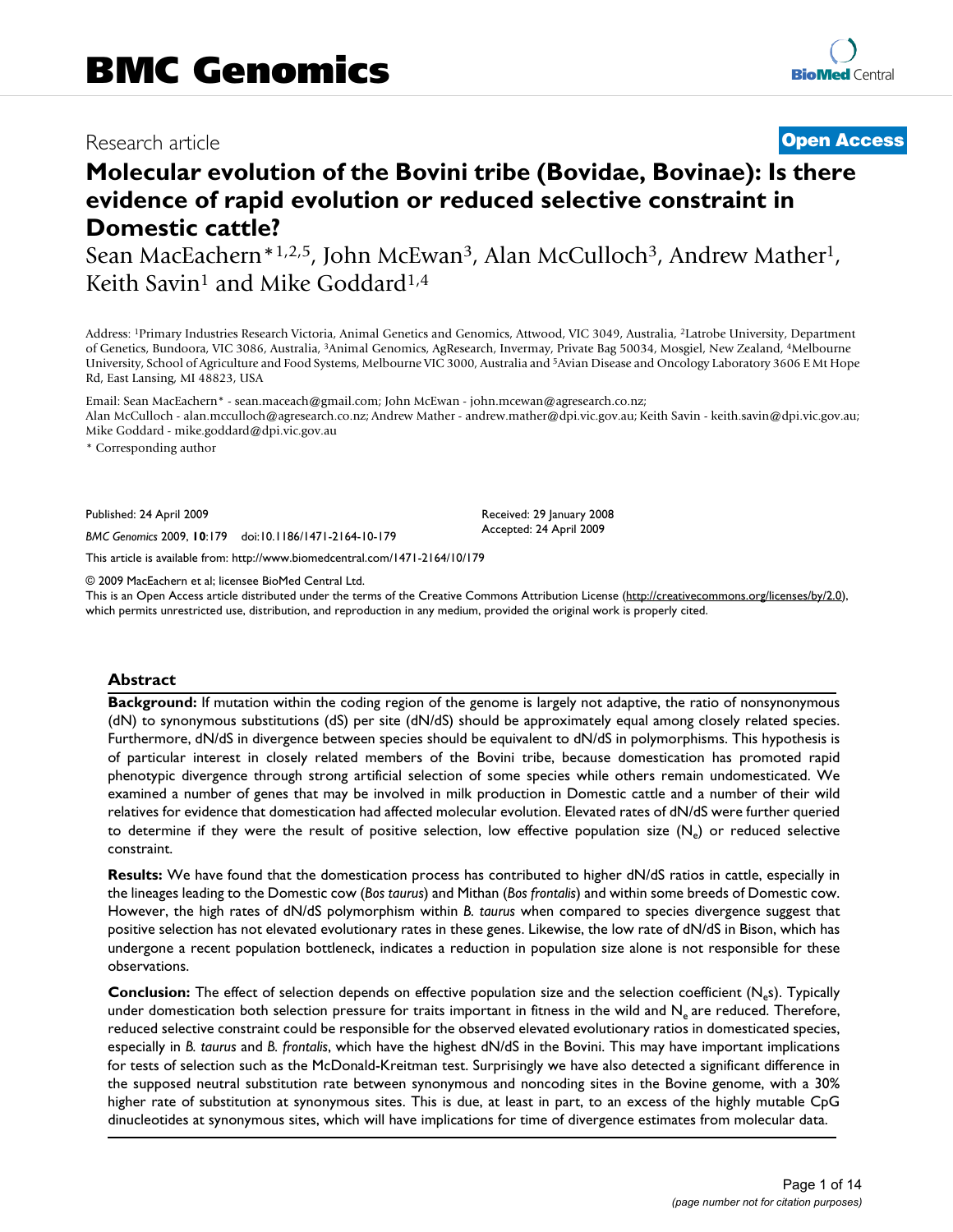### **Background**

Domestication implies a period of intense phenotypic selection that should result in dramatic changes to specific areas of the genome. Therefore, one might expect to see a signature of selection in the DNA sequence of domestic species as measured by the ratio of nonsynonymous to synonymous substitutions per site (dN/dS) [1].

The McDonald-Kreitman test [2] compares the dN/dS rate in the divergence between species to the dN/dS rate in common polymorphisms on the assumption that the latter represents the rate in neutral mutations. In this paper we extend previous findings [3] by comparing the dN/dS rate among 14 closely related species of bovid with the dN/dS rate in polymorphisms from *B. taurus*. Another neutral estimate of dN/dS mutations [3] has been developed that is based on ancestral polymorphisms in coding regions that have undergone lineage sorting which were found to be neutral. We compare the dN/dS rate at these aberrant sites with that observed between species and breeds of bovid. Specifically we wish to test the hypothesis that domestication increases dN/dS either in general, or at least in some genes.

The Bovinae subfamily is a useful group in which to study molecular evolution as it encompasses several domestic species and a number of wild relatives that have experienced very little or no domestication, which all diverged from a common ancestor ~10–15MYA. Table 1 presents a summary of the animals in our study; their classification and whether they have been subject to large scale domestication. Of the Bovinae representatives, Domestic cattle (*Bos taurus*) are amongst the most developed by domestication and artificial (positive) selection. Archaeological and genetic data suggest the domestication of *B. taurus* occurred approximately ten thousand years ago and that it was limited to just a few events in the Fertile Crescent and North Africa [4-6]. Since that time domesticated cattle have experienced various selective pressures that have resulted in major phenotypic shifts for a range of traits. For example, selection for better lactation ability and persistence, primarily over the past 5,000 years, has increased milk production [1,7]. This selection has increased dramatically for dairy breeds like Holstein over the last 50 years with the use of artificial insemination, all of which have contributed to a large increase in cattle numbers and a significant decrease in effective population size [8]. Thus, genes suspected of being involved with increased milk production in *B. taurus* should be good targets for identifying positive selection that may have resulted from domestication.

Because of the cost of sequencing, only a limited number of genes could be analysed from genomic DNA. Therefore, a candidate gene approach was used to identify genes that may be involved in milk production. In this study genes that underlie putative QTL in Holstein for milk production traits from 20 centiMorgan (cM) regions on Bovine chromosomes 1, 2, 6, 9 and 26 were examined [9-11] and hence should give a representative look at a wide sample of genes from the cattle genome. Additional genes were examined from previous work on lactation-associated

**Table 1: Summary of the representative species and whether they were considered domesticated**

|               |                                              | Subfamily Bovinae |                                                           |
|---------------|----------------------------------------------|-------------------|-----------------------------------------------------------|
| Tribe         | Representative species                       | Domesticated      | Note                                                      |
| Tragelaphini  | Taurotragus oryx<br>(Eland)                  | No                | Undomesticated                                            |
| Bovini        | Syncerus caffer<br>(African buffalo)         | No                | Undomesticated                                            |
| Bovini        | <b>Bubalus bubalis</b><br>(Water buffalo)    | Yes               | Domesticated in India and Asia                            |
| Bovini        | <b>Bubalus carabensis</b><br>(Swamp buffalo) | Yes               | Domesticated in East Asia                                 |
| <b>Bovini</b> | <b>Bison bison</b><br>(Bison)                | No                | Undomesticated                                            |
| Bovini        | Bos grunniens<br>(Yak)                       | Yes/No            | Domesticated in Asia & some wild species still exist      |
| Bovini        | Bos taurus<br>(Domestic cow)                 | Yes               | Domesticated in Mideast                                   |
| Bovini        | <b>Bos javanicus</b><br>(Bali cattle)        | Yes/No            | Domesticated in Indonesia & some wild species still exist |
| <b>Bovini</b> | Bos gaurus<br>(Gaur)                         | No                | Some history, but in general considered undomesticated    |
| Bovini        | <b>Bos frontalis</b><br>(Mithan)             | Yes               | May be a domestic version of B. gaurus                    |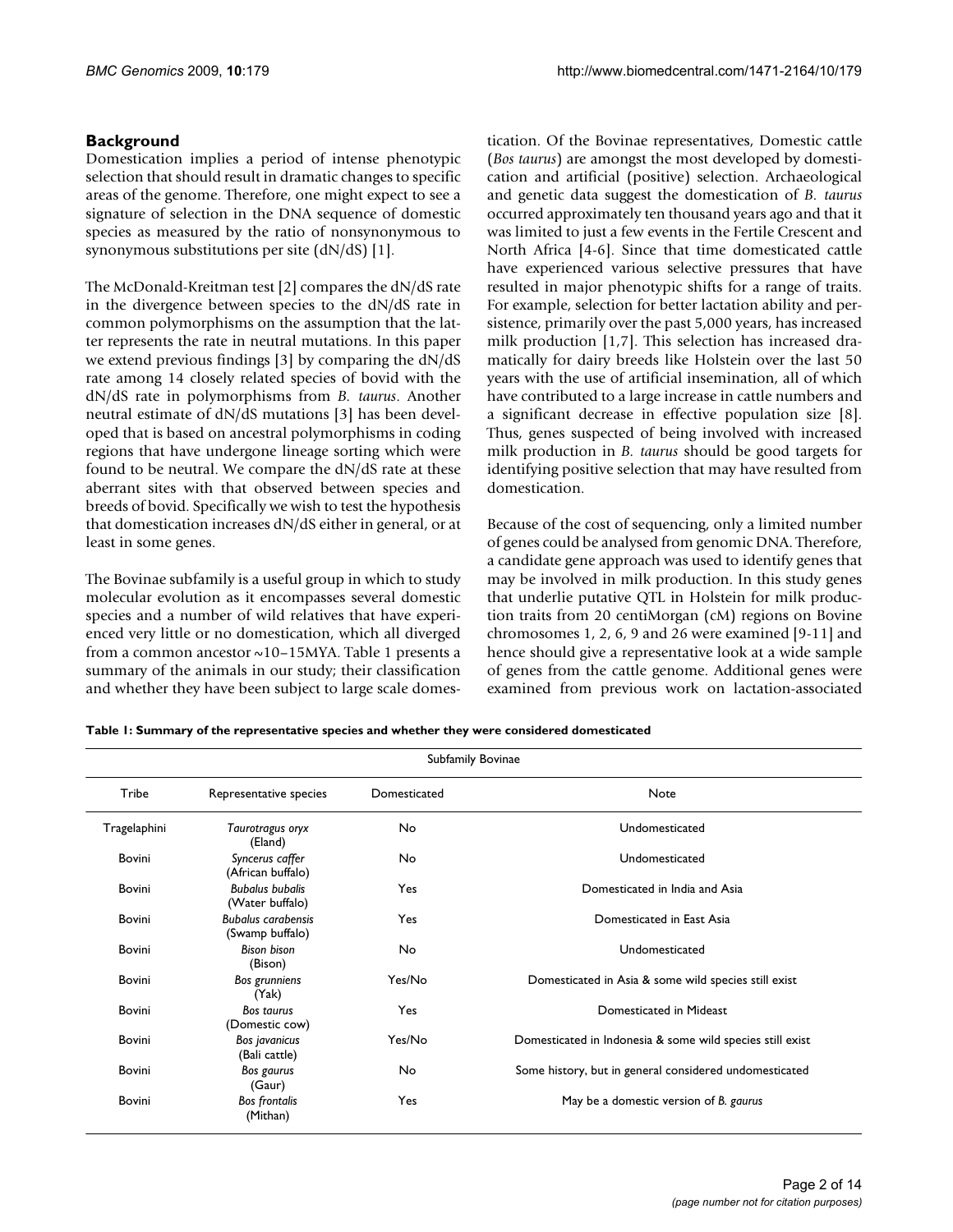genes with high expression in the mammary gland and relatively rapid rates of evolution for pairwise comparisons between human and cattle [12]. These genes were mapped to regions of Bovine chromosomes 14 and 21 and did not underlie QTL. A more detailed description of the genes, species sampled and their phylogenetic relationships have been described previously [3].

In the present study, genomic DNA variation is analysed from 15 autosomal genes within and between 14 closely related representatives of the Bovinae subfamily in an effort to determine if selective or demographic processes (eg changes in effective population size) governed molecular evolution in Domestic cattle and whether the domestication process was associated with increased rates of molecular evolution. Therefore, dN/dS ratios calculated for divergence, polymorphism and ancestral polymorphisms were used to identify rapid molecular evolution in specific lineages, genes and in domestic vs undomesticated animals.

#### **Results**

#### *Differences between genes and species in the rate of evolution from ancestral to extant species*

We sequenced 84 amplicons from 15 autosomal genes in 14 representatives of the Bovinae subfamily resulting in  $\sim$  52,800 base pairs of sequence in each species, which we have submitted to Genbank [3]. The sequence of the common ancestor was inferred and used to count the synonymous and nonsynonymous substitutions between the ancestral sequence and each extant species. An analysis of variance tested the significance of differences in the rate of evolution on the 14 branches of the evolutionary tree (analysis GLM1 in Methods). Table 2 shows a summary of the p-values from the analysis of variance. Pairwise comparisons between the ancient and contemporary samples in GLM 1 yielded significant ( $p < 0.05$ ) effects for amplicon (a) for all of the variables tested. However, difficulties arise with this analysis due to the lack of independence for substitutions between lineages. Because some mutations have occurred in a common co-ancestor, these mutations

**Table 2: Significance tests for the effect of gene (g), amplicon within gene (a) and species (s).** 

| Variables    | g     | a   | s     | e       |
|--------------|-------|-----|-------|---------|
| dN           | $*$   | $*$ | 0.777 | 0.00001 |
| dS           | 0.813 | $*$ | $*$   | 0.0005  |
| $dN/(dN+dS)$ | $*$   | $*$ | 0.287 | 0.0309  |
| Dr           | 0.636 | $*$ | 0.251 | 0.0127  |
| Dc           | $*$   | $*$ | 0.413 | 0.1942  |
| $Dr/(Dr+Dc)$ | 0.986 | $*$ | 0.296 | 0.0138  |
| dl           | 0.637 | $*$ | $*$   | 0.00006 |

Numbers in columns g, a and s are p-values,  $\frac{1}{2}$   $\approx$   $\approx$  0.001 The error MS is given in the final column (e)

are being considered more than once causing the F-test to be anti-conservative. This problem does not affect the Ftest for gene because it compares gene and amplicon within gene mean squares (see Methods). That is, we test if the difference between genes is greater than the variation between amplicons within genes. Significant gene effects were detected for dN and dN/(dN+dS). Thus, different genes have accumulated different numbers of amino acid changing mutations, which may be due to different levels of selective constraint. Table 3 presents the estimated effects for GLM 1 examining the variation in genes for dN and dN/(dN+dS). Amongst the most rapidly evolving genes are 5HT1F and EGF, while the slowest evolving genes are IGFBP2 and IGFBP5.

Surprisingly, a significant difference between species for the assumed neutral mutation rate in dS and dI was detected. The differences between species for dS were found to be restricted to the Water buffalo, which show a significantly higher rate of silent site evolution, while the breeds of *B. taurus* were amongst the lowest when compared to the ancestral sequence. The significant effect detected in species for the number of intronic substitutions per site (dI) was the result of a higher rate of substitution in the Eland lineage (results not shown). This is likely an anomaly in the ancestral sequence, as the Eland outgroup's divergence time from the ancestral sequence is not similar to other members of the Bovini tribe.

The rate of radical (Dr) to conservative mutations (Dc) was not significantly different between genes or species, because most amino acid changing mutations were con-

**Table 3: Estimated gene effects in bold (and s.e.) are deviations from mean values from GLM 1 minus amplicon y = u + g + s + e effect for dN and dN/(dN+dS), where g and s = gene and species effects, respectively and e = residual error.**

| <b>Estimated effect</b> | dN                | $dN/(dN+dS)$     |  |  |  |
|-------------------------|-------------------|------------------|--|--|--|
| Mean $(\mu)$            | 0.00144(0.001)    | 0.5844(0.077)    |  |  |  |
| Gene (g)                |                   |                  |  |  |  |
| <b>SHTIF</b>            | 0.0               | 0.0              |  |  |  |
| 5HT6                    | 0.00103(0.0015)   | $-0.268(0.192)$  |  |  |  |
| EGF                     | 0.00540(0.0015)   | 0.438(0.126)     |  |  |  |
| FRa.                    | $-0.0003(0.0015)$ | $-0.465(0.088)$  |  |  |  |
| <b>GMEBI</b>            | $-0.0015(0.0015)$ | $-0.572(0.086)$  |  |  |  |
| <b>HFABP</b>            | 0.0005(0.0015)    | $-0.324(0.115)$  |  |  |  |
| IGFBP2                  | $-0.0015(0.0015)$ | $-0.603(0.192)$  |  |  |  |
| IGFBP5                  | $-0.0016(0.0015)$ | $-0.577(0.193)$  |  |  |  |
| <b>ITGBP5</b>           | $-0.0016(0.0015)$ | $-0.569(0.089)$  |  |  |  |
| LACS3                   | 0.00675(0.0015)   | $-0.4371(0.086)$ |  |  |  |
| MFG8E                   | $-0.0007(0.0015)$ | $-0.4853(0.089)$ |  |  |  |
| <b>NRIPI</b>            | 0.0036(0.0015)    | $-0.3341(0.087)$ |  |  |  |
| <b>PABPC1</b>           | $-0.0015(0.0015)$ | $-0.5685(0.088)$ |  |  |  |
| PITI                    | $-0.0016(0.0015)$ | $-0.5710(0.087)$ |  |  |  |
| PRRP                    | $-0.0015(0.0015)$ | o                |  |  |  |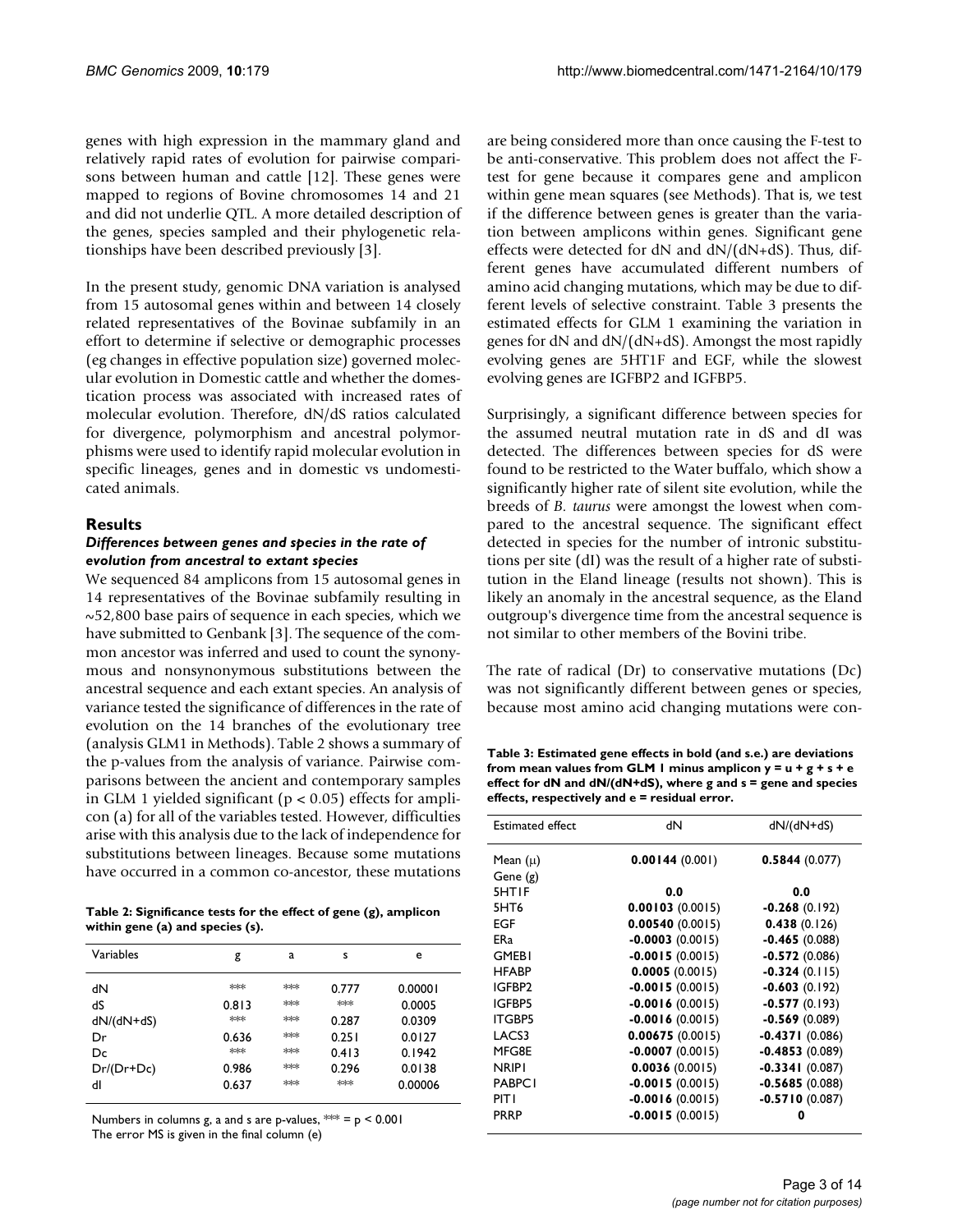servative in nature. Therefore, Dr/Dc is not a useful measure of molecular evolution for this study.

In figure 1 we present a partial phylogenetic reconstruction from over 21,000 noncoding sites and 1,500 substitutions at these sites. As can be seen in the phylogenetic tree one river buffalo (BubB) appears to be more closely related to a swamp buffalo (BubC) than to other river buffalo, which may be due to recent introgression with a swamp buffalo. Despite this anomaly, the majority of species sampled appear to be related as we expected. More details regarding the relationships between these animals can be found in MacEachern et al [3]. We also compare the neutral phylogenetic tree with the variation found at amino acids with the number of amino acid changing mutations per site (dN). The highest number of amino acid changes per site identified was in Holstein (Figure 1, 0.0068). Where a direct contrast between domestic and undomesticated animals was possible, like domestic cattle and water buffalo, the breeds under more intense artificial



#### Ancient, Ban: Banteng, Bis: Bison, BubB Ind & Mur: Indian water buffalo, model with bootstrap values (5000 replicates) overlying branc sites from noncoding sequence, with the corresponding number of when compared to the Eland outgroup \* highligh **Figure 1** Comparison of a neutral phylogeny and amino acid variation, ne Mit: Mithan, Hol: Holstein, Syn: African buffalo, Tul: Tuli, and Yak) using Kimura two paramet & BubC: Asian buffalo, water and swamp type, ts the largest number of aa changes per site hpoints from an alignment of 21,055 bp with 1526 segregating ighbour joining analysis for memb amino acid changes per site to Ela: Eland, Gau: ers of the Bovini tribe (Anc: the right of each species Gaur, Her: Hereford, er

**Comparison of a neutral phylogeny and amino acid variation, neighbour joining analysis for members of the Bovini tribe (Anc: Ancient, Ban: Banteng, Bis: Bison, BubB & BubC: Asian buffalo, water and swamp type, Ela: Eland, Gau: Gaur, Her: Hereford, Ind & Mur: Indian water buffalo, Mit: Mithan, Hol: Holstein, Syn: African buffalo, Tul: Tuli, and Yak) using Kimura two parameter model with bootstrap values (5000 replicates) overlying branchpoints from an alignment of 21,055 bp with 1526 segregating sites from noncoding sequence, with the corresponding number of amino acid changes per site to the right of each species when compared to the Eland outgroup \* highlights the largest number of aa changes per site**.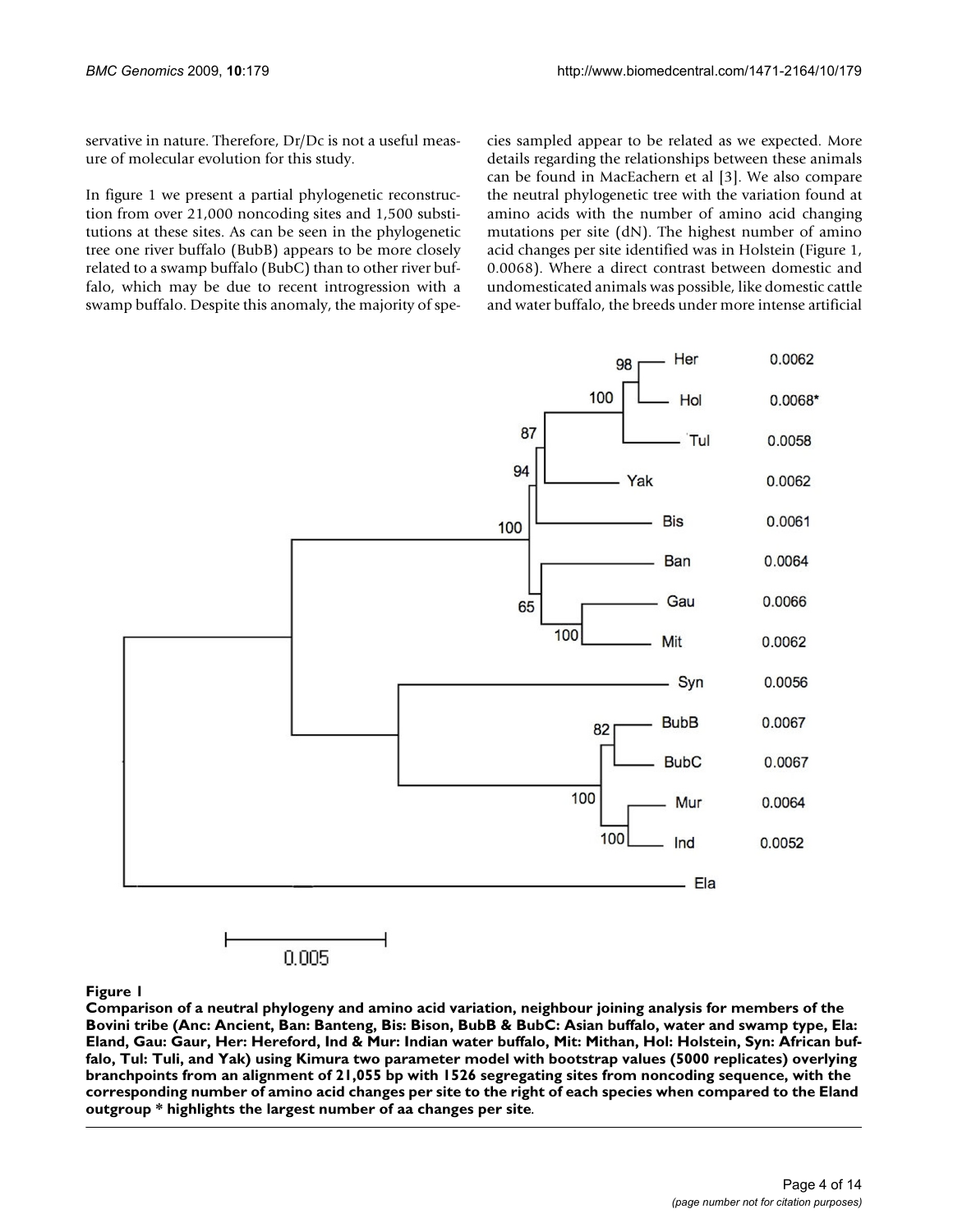selection (Holstein and Hereford or Murrah, Asian water and swamp buffalo) have accumulated more amino acid changes than less intensely selected breeds (Tuli and the nondescript breed of Indian water buffalo or species like the African buffalo). However, as described in GLM 1 (Table 2) these differences between species are not quite significant. Surprisingly, the dN rate in Gaur is higher than Mithan, suggesting a faster mutation rate in this species.

The model GLM 2 (see Methods) tested the interaction between gene and species (g.s) on rates of evolution. No significant interaction was detected between gene and species for any of the dependent variables, indicating that the differences detected for genes in GLM 1 were not particular to any one species. Therefore, high substitution or evolutionary rates for a given gene were common across the entire phylogeny and the differences in evolutionary rate between genes were most likely a result of different levels of selective constraint amongst genes rather than species.

#### *Comparison of substitutions at synonymous and noncoding sites and CpG dinucleotides*

Synonymous and noncoding sites were examined for differences in the number of substitutions per site (dS and dI, respectively). We identified a significant difference between the number of substitutions per site for dS and dI, with a significantly higher rate of substitution detected at synonymous sites. Overall a  $\sim$ 30% higher rate of substitution at synonymous sites was detected, which was determined to be significant ( $p < 0.001$ ). An examination of whether CpG dinucleotides were over represented in substitutions at synonymous or noncoding sites uncovered a significantly higher proportion of silent substitutions at synonymous sites that involve CpG dinucleotides than at noncoding sites (Table 4,  $p < 0.001$ ). The difference between synonymous and noncoding substitutions per site decreases when substitutions involving CpG dinucleotides are removed from the analysis with only a 10% higher rate of substitution at synonymous sites, however, this difference is still significant (Table 4,  $p < 0.001$ ).

#### *Genetic distance between species and breeds*

Pairwise comparisons for dI and dS between all 14 Bovini representatives are given in table 5. The lowest values are for comparisons within a species (i.e. within Indian water buffaloes or within *Bos taurus*) and the highest are between Eland and other species. This finding is also represented graphically in figure 2, with a significant linear relationship identified between dS and dI for pairwise comparisons summed across all genes. The simplest explanation is that both dI and dS are largely neutral substitutions that accumulate over greater evolutionary time.

In table 6 the pairwise comparisons for dN/dS and dN are presented, lower and upper diagonal, respectively. The patterns of divergence for dN are similar to those found for dI and dS with the smallest values found between breeds of Domestic cattle and buffalo, while the largest values were consistently found between species. Pairwise comparisons for dN/dS show a different pattern, with some of the largest values detected between breeds of *B. taurus* and other closely related species from the Bovina subtribe. Interestingly, pairwise comparisons between buffalo breeds or species that have been separated over similar time frames often show much smaller evolutionary ratios (BubB vs BubC and Ind vs Mur)

A significantly negative relationship was found between the evolutionary ratio (dN/dS) and the number of substitutions in noncoding DNA (dI) (Figure 3). The relationship appears to be quadratic, which suggests that there is a relative abundance of dN:dS over short time scales and that negative selection is more effective at removing deleterious mutations over increasing evolutionary time. Thus, dN/dS is variable, but includes some high values when dI is small. Conversely, at high dI, dN/dS is approximately 0.1.

#### *Divergence, polymorphism and domestication*

If selective constraint is reduced over small time scales consistently higher rates of molecular evolution should be seen between very closely related species. Likewise, if this phenomenon is common for polymorphisms the highest rates of evolution should be seen within species. Alterna-

**Table 4: Summary of the total number of sites, substitutions and substitutions per site at synonymous and noncoding regions, substitutions involving CpGs, relative proportion of substitutions involving CpG dinucleotides and the number of substitutions per site without the influence of CpG dinucleotides**

|                     |        |       | Total sites Total substitutions Substitutions per site Substitutions involving<br>C <sub>D</sub> G <sub>S</sub> | Proportion of<br>substitutions involving<br>CpGs | Substitutions per site<br>sans CpG |
|---------------------|--------|-------|-----------------------------------------------------------------------------------------------------------------|--------------------------------------------------|------------------------------------|
| Synonymous 286,995  | 7,394  | 0.026 | 2,262                                                                                                           | 0.31                                             | 0.018                              |
| Noncoding 3,767,771 | 68.602 | 0.018 | 8.212                                                                                                           | 0.12                                             | 0.016                              |

Chi-Square comparing the relative proportion of substitutions involving CpG dinucleotides at synonymous and noncoding sites  $\chi^2$  = 1,300, p < 0.001 and substitutions that did not involve CpG dinucleotides  $\chi^2$  = 55.7, p < 0.001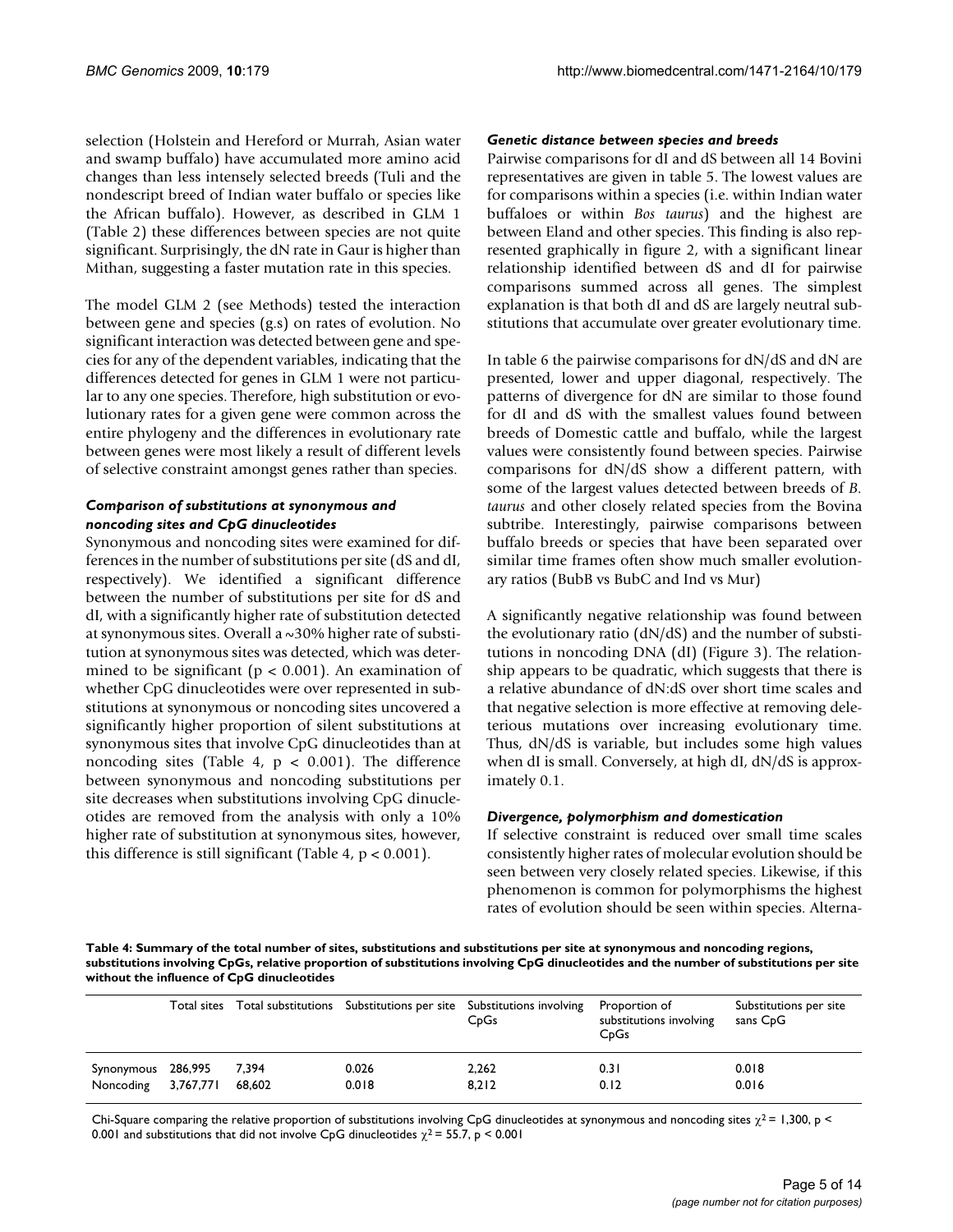

the rate of substitution at synon comparisons with the Bovini tribe  $\mathbf{P}_{\mathbf{S}}$  plotted against the rate of substitution at non-coding sites (di) for all pairs (di) for all pairs (di) for all pairs (di) for all pairs (d **the rate of substitution at synonymous sites (dS) plotted against the rate of substitution at noncoding sites (dI) for all paiwise comparisons within the Bovini tribe**.

tively, if domestication has increased the evolutionary rate in *B. taurus* by relaxing selective constraint, higher rates of divergence between species should be seen in domesticated species when compared to their undomesticated counterparts and a higher rate of polymorphism within *B. taurus* should be found when compared to less intensely domesticated species such as the Water buffalo.

Pairwise comparisons presented in table 7 between closely related species from the Bovina subtribe have identified no large evolutionary ratios  $(dN/dS > 0.1)$  for two undomesticated animals that recently shared a common ancestor (Gaur vs Bison, Gaur vs Banteng, Bison vs Banteng). Therefore, the negative relationship detected in figure 3 may be the result of comparisons animals that have undergone a relatively intense domestication event. Pairwise comparisons, between closely related species where at least one species has a history of domestication (Table 7, bottom left) (Mithan, Yak and Domestic cattle) were generally higher than pairwise comparisons between

**Table 5: Pairwise comparisons between Bovinae representatives for the number of silent substitutions per site summarised for all genes, with intronic substitutions (dI) below the diagonal and synonymous substitutions (dS) above the diagonal in bold**

|             | Her            | Hol    | Tul            | Bis    | Yak            | Ban                      | Mit            | Gau            | <b>BubB</b>    | Mur            | Ind            | <b>BubC</b> | Syn            | Ela            |
|-------------|----------------|--------|----------------|--------|----------------|--------------------------|----------------|----------------|----------------|----------------|----------------|-------------|----------------|----------------|
| Her         | $\blacksquare$ | 0.002  | 0.003          | 0.011  | 0.01           | 0.011                    | 0.01           | 0.012          | 0.034          | 0.035          | 0.034          | 0.034       | 0.029          | 0.058          |
| Hol         | 0.003          | $\sim$ | 0.003          | 0.01   | 0.008          | 0.009                    | 0.008          | 0.011          | 0.032          | 0.032          | 0.032          | 0.033       | 0.026          | 0.053          |
| Tul         | 0.004          | 0.003  | $\blacksquare$ | 0.01   | 0.009          | 0.011                    | 0.01           | 0.013          | 0.034          | 0.035          | 0.034          | 0.035       | 0.029          | 0.059          |
| Bis         | 0.01           | 0.008  | 0.009          | $\sim$ | 0.009          | 0.01                     | 0.013          | 0.012          | 0.034          | 0.033          | 0.034          | 0.035       | 0.031          | 0.06           |
| Yak         | 0.008          | 0.007  | 0.007          | 0.006  | $\blacksquare$ | 0.009                    | 0.009          | 0.009          | 0.033          | 0.034          | 0.034          | 0.035       | 0.028          | 0.059          |
| Ban         | 0.011          | 0.009  | 0.01           | 0.008  | 0.008          | $\overline{\phantom{0}}$ | 0.011          | 0.012          | 0.033          | 0.033          | 0.032          | 0.033       | 0.029          | 0.054          |
| Mit         | 0.009          | 0.009  | 0.009          | 0.008  | 0.008          | 0.008                    | $\blacksquare$ | 0.006          | 0.033          | 0.034          | 0.034          | 0.034       | 0.03           | 0.059          |
| Gau         | 0.012          | 0.011  | 0.011          | 0.008  | 0.008          | 0.008                    | 0.006          | $\blacksquare$ | 0.034          | 0.034          | 0.035          | 0.035       | 0.031          | 0.034          |
| <b>BubB</b> | 0.024          | 0.023  | 0.023          | 0.022  | 0.022          | 0.023                    | 0.022          | 0.023          | $\blacksquare$ | 0.004          | 0.006          | 0.005       | 0.02           | 0.057          |
| Mur         | 0.025          | 0.024  | 0.025          | 0.024  | 0.023          | 0.024                    | 0.024          | 0.025          | 0.024          | $\blacksquare$ | 0.002          | 0.003       | 0.019          | 0.055          |
| Ind         | 0.028          | 0.025  | 0.025          | 0.024  | 0.024          | 0.025                    | 0.023          | 0.025          | 0.005          | 0.003          | $\blacksquare$ | 0.003       | 0.02           | 0.058          |
| <b>BubC</b> | 0.023          | 0.022  | 0.023          | 0.022  | 0.022          | 0.022                    | 0.022          | 0.022          | 0.004          | 0.004          | 0.003          | $\sim$      | 0.02           | 0.053          |
| Syn         | 0.024          | 0.024  | 0.024          | 0.022  | 0.022          | 0.023                    | 0.023          | 0.023          | 0.017          | 0.018          | 0.018          | 0.016       | $\blacksquare$ | 0.057          |
| Ela         | 0.04           | 0.039  | 0.039          | 0.038  | 0.038          | 0.038                    | 0.04           | 0.038          | 0.038          | 0.038          | 0.038          | 0.037       | 0.037          | $\blacksquare$ |
|             |                |        |                |        |                |                          |                |                |                |                |                |             |                |                |

Species: (Ban: Banteng, Bis: Bison, Ind & Mur: Water buffalo (river type), BubB & BubC: Water buffalo (swamp type), Ela: Eland, Gau: Gaur, Her: Hereford, Mit: Mithan, Hol: Holstein, Syn: African buffalo, Tul: Tuli, and Yak)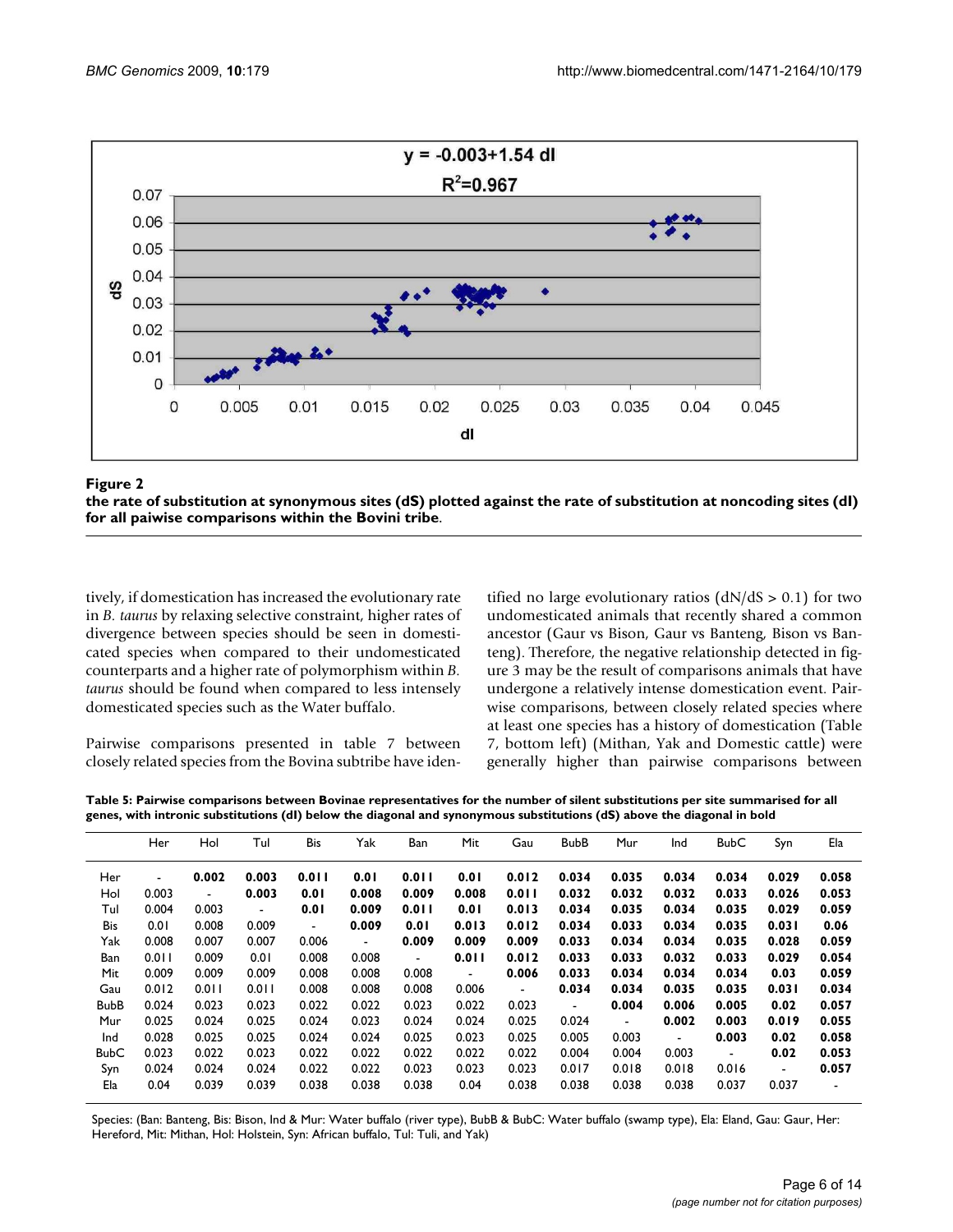|             | Her   | Hol            | Tul            | Bis    | Yak    | Ban            | Mit            | Gau            | <b>BubB</b> | Mur            | Ind                      | <b>BubC</b>    | Syn            | Ela            |
|-------------|-------|----------------|----------------|--------|--------|----------------|----------------|----------------|-------------|----------------|--------------------------|----------------|----------------|----------------|
| Her         |       | 0.0005         | 0.0008         | 0.0013 | 0.0012 | 0.0014         | 0.0014         | 0.0012         | 0.0035      | 0.0032         | 0.0035                   | 0.0034         | 0.0028         | 0.0062         |
| Hol         | 0.214 | $\blacksquare$ | 0.0003         | 0.0008 | 0.0009 | 0.0009         | 0.0018         | 0.0008         | 0.0031      | 0.0029         | 0.003                    | 0.0032         | 0.0023         | 0.0068         |
| Tul         | 0.239 | 0.112          | $\blacksquare$ | 0.001  | 0.001  | 0.001          | 0.0019         | 0.0011         | 0.0029      | 0.0023         | 0.0027                   | 0.0029         | 0.0023         | 0.0058         |
| Bis         | 0.12  | 0.085          | 0.099          | $\sim$ | 0.0011 | 0.0009         | 0.0017         | 0.0006         | 0.0031      | 0.0025         | 0.0026                   | 0.003          | 0.0023         | 0.0061         |
| Yak         | 0.125 | 0.107          | 0.111          | 0.126  | $\sim$ | 0.0012         | 0.0019         | 0.0011         | 0.0036      | 0.0032         | 0.0033                   | 0.0035         | 0.0025         | 0.0062         |
| Ban         | 0.126 | 0.096          | 0.093          | 0.089  | 0.127  | $\blacksquare$ | 0.0018         | 0.001          | 0.0032      | 0.003          | 0.0028                   | 0.0034         | 0.0024         | 0.0064         |
| Mit.        | 0.185 | 0.211          | 0.185          | 0.132  | 0.21   | 0.163          | $\blacksquare$ | 0.0011         | 0.0035      | 0.003          | 0.0033                   | 0.0034         | 0.0028         | 0.006          |
| Gau         | 0.096 | 0.076          | 0.088          | 0.049  | 0.121  | 0.087          | 0.165          | $\blacksquare$ | 0.0028      | 0.0028         | 0.0026                   | 0.0029         | 0.0019         | 0.0066         |
| <b>BubB</b> | 0.102 | 0.097          | 0.084          | 0.09   | 0.108  | 0.095          | 0.104          | 0.081          | $\sim$      | 0.0006         | 0.0006                   | 0.0002         | 0.0024         | 0.0067         |
| Mur         | 0.091 | 0.088          | 0.065          | 0.074  | 0.093  | 0.088          | 0.087          | 0.08           | 0.135       | $\blacksquare$ | 0.0001                   | 0.0005         | 0.002          | 0.0064         |
| Ind         | 0.01  | 0.091          | 0.077          | 0.075  | 0.095  | 0.086          | 0.095          | 0.074          | 0.099       | 0.06           | $\overline{\phantom{a}}$ | 0.0006         | 0.0019         | 0.0052         |
| <b>BubC</b> | 0.098 | 0.095          | 0.083          | 0.085  | 0.097  | 0.102          | 0.098          | 0.08           | 0.049       | 0.149          | 0.185                    | $\blacksquare$ | 0.0023         | 0.0067         |
| Syn         | 0.097 | 0.088          | 0.078          | 0.074  | 0.088  | 0.079          | 0.091          | 0.06           | 0.115       | 0.108          | 0.092                    | 0.112          | $\blacksquare$ | 0.0056         |
| Ela         | 0.102 | 0.124          | 0.094          | 0.098  | 0.101  | 0.114          | 0.098          | 0.0106         | 0.113       | 0.111          | 0.086                    | 0.122          | 0.094          | $\blacksquare$ |

**Table 6: Pairwise comparisons between all Bovinae representatives for the ratio of nonsynonymous to synonymous substitutions per site (dN/dS) summarised for all genes below the diagonal and dN above the diagonal in bold**

Species: (Ban: Banteng, Bis: Bison, Ind & Mur: Water buffalo (river type), BubB & BubC: Water buffalo (swamp type), Ela: Eland, Gau: Gaur, Her: Hereford, Mit: Mithan, Hol: Holstein, Syn: African buffalo, Tul: Tuli, and Yak)

undomesticated species. The values for dN/dS appear to increase again when two domestic animals are compared (Table 7, bottom right). In fact all dN/dS comparisons with values  $> 0.15$  involve one or two domestic species (Table 7, bottom left and right).

Because the Bovini tribe diverged in a star like phylogeny ~2MYA [3], comparisons between undomesticated animals (Gaur vs Bison) should be comparable to domesticated species (Yak vs Mithan). However the high rates detected between breeds of *B. taurus* could be the result of changes in the time of divergence.

To examine if selective constraint in *B. taurus* had recently been relaxed, we compared within species variation for dN/dS between Domestic cattle and buffalo. High evolutionary rates were detected (Table 6, lower diagonal) for Hereford vs Holstein and Hereford vs Tuli, with the highest ratio detected between Hereford and Tuli. In comparison, the evolutionary ratios for buffalo were generally much smaller, with Ind vs Mur showing low evolutionary ratios and BubB vs BubC showing the smallest evolutionary ratio. However, some large ratios were found in buffalo, highlighting the low accuracy of dN/dS ratios between close relatives. If intense domestication and artificial selection in *B. taurus* is affecting dN/dS rates, then



#### Relationship between the evolutionary ra (dI) for all pairwise comparisons within Bovini **Figure 3** tio (dN/dS) plotted against the number of substitutions for noncoding DNA per site

**Relationship between the evolutionary ratio (dN/dS) plotted against the number of substitutions for noncoding DNA per site (dI) for all pairwise comparisons within Bovini**.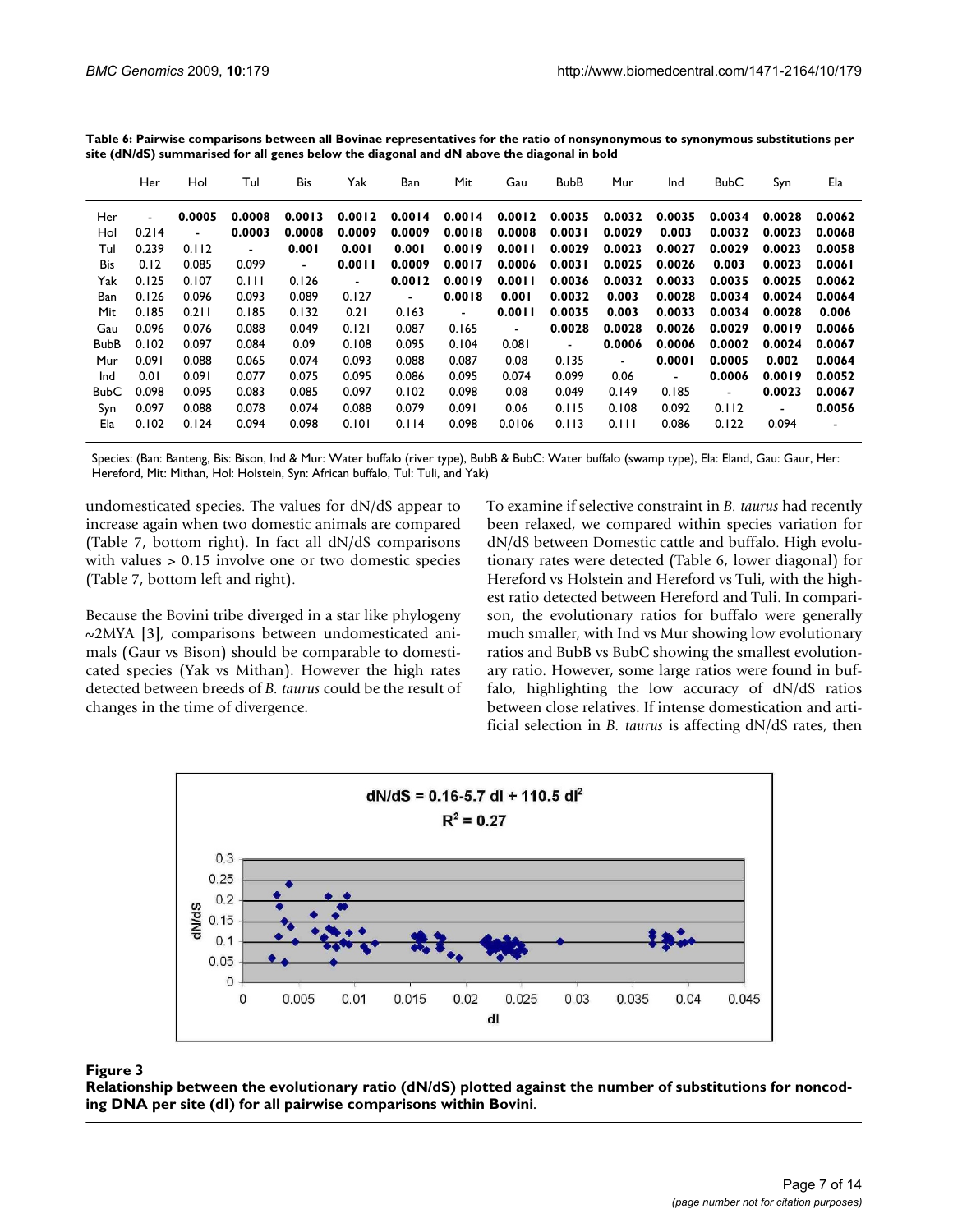**Table 7: Pairwise comparisons between domestic and nondomestic members of the Bovina subtribe for dN/dS calculated for all mutations and sites sampled.** 

|     | Ban   | Bis    | Gau   | Yak    | Her    | Mith   | Hol   | Tul    |
|-----|-------|--------|-------|--------|--------|--------|-------|--------|
| Ban | $*$   |        |       |        |        |        |       |        |
| Bis | 0.089 | $\ast$ |       |        |        |        |       |        |
| Gau | 0.087 | 0.049  | $*$   |        |        |        |       |        |
|     |       |        |       |        |        |        |       |        |
| Yak | 0.127 | 0.126  | 0.121 | $\ast$ |        |        |       |        |
| Her | 0.126 | 0.12   | 0.096 | 0.125  | $\ast$ |        |       |        |
| Mit | 0.163 | 0.132  | 0.165 | 0.21   | 0.185  | $\ast$ |       |        |
| Hol | 0.096 | 0.085  | 0.076 | 0.107  | 0.214  | 0.211  | $*$   |        |
| Tul | 0.093 | 0.099  | 0.088 | 0.111  | 0.239  | 0.185  | 0.112 | $\ast$ |
|     |       |        |       |        |        |        |       |        |

Species: (Ban: Banteng, Bis: Bison, Gau: Gaur, Her: Hereford, Mit: Mithan, Hol: Holstein, Tul: Tuli, and Yak)

Pairwise comparisons in top left between 2 undomesticated animals, bottom left between 1 domestic and one undomesticated animal, and bottom right two domestic animals

dN/dS between breeds of Domestic cattle should be significantly larger than those detected between breeds of buffalo. Therefore, we have tested for significance between the ratio of nonsynonymous and synonymous substitutions within both species. None of the comparisons were significant, however, a significant difference was nearly detected for dN/dS between Hereford vs Tuli and BubB vs BubC (Table 6, lower diagonal,  $χ²$  test, p = 0.068).

#### *Selection tests*

Holstein polymorphism data was collected from 8 animals in an effort to detect if differences existed between breeds of *B. taurus* that may be the result of recent artificial selection. Table 8 summarises the number of polymorphisms and the evolutionary rate detected in Holsteins. Only 3 nonsynonymous and 5 synonymous mutations were found in the genes 5HT1F, 5HT6 and EGF. The dN/ dS ratio within Holstein is similar to that between breeds of *B. taurus*. Both are higher than dN/dS in species divergence, so a McDonald-Kreitman test gives no evidence of positive selection driving species divergence. This might be because dN/dS within *B. taurus* is higher as a result of ineffective negative or purifying selection.

#### *Ancient polymorphisms*

A number of neutral or nearly neutral substitutions were identified from the dataset that appear to be the result of homologous mutations in a common ancestor that have subsequently been randomly assorted in modern species [3]. In total these ancestral polymorphisms corresponded to 7 nonsynonymous and 26 synonymous mutations and a dN/dS rate of 0.065.

The McDonald-Kreitman test was modified to compare dN/dS between species to dN/dS in ancient polymorphisms on the assumption that the latter are neutral. Table 9 shows the results of chi-squared tests in which Ka:Ks in a series of species differences and species polymorphisms is compared to Ka:Ks in ancient substitutions. In general, pairwise comparisons between Mithan and other members of the Bovidae have higher dN/dS than the rate in aberrant polymorphism, with significant differences detected between Mithan and Holstein cattle. This finding could be mistaken as a sign of rapid evolution in domestic cattle. However, examining the other pairwise comparisons it appears that Mithan is generating the difference with near significant results for the majority of members in the Bovidae (Table 9) and consistently large evolutionary ratios (dN/dS) in table 6 (lower diagonal).

We also applied the test to identify differences in the rate of polymorphism for *B. taurus* and *B. bubalis*. Comparisons of the polymorphisms within Domestic cattle and Water buffalo with the rate of ancient polymorphisms should help identify whether any differences in evolutionary rate can be attributed to a relaxation of selective constraint. A significant difference was detected for the number of polymorphisms between Hereford and Tuli when compared with the number of ancient polymorphisms (Table 9). The same comparison was made for polymorphisms found between both types of Water buffalo (Ind vs Mur and BubB vs BubC); however, no significant differences were detected (results not shown). Therefore, it appears that during the domestication of *B. taurus* there has been an accumulation of nonsynonymous mutations above those found at aberrant sites, which may result from an accumulation of deleterious alleles associated with domestication and a relaxation of selective constraint.

#### **Discussion**

#### *Intronic and exonic substituion rates*

#### *Silent and neutral substitutions*

Most sites in noncoding regions of the genome in mammals are generally thought to be free from selection and thus both dI and dS are neutral and should accumulate at similar rates [13-15]. In general, we have found that both dI and dS behave in a neutral manner in that they do not

**Table 8: Summary of total Holstein polymorphisms for all genes**

| Noncoding sites | Κi  | dl     | Nonsynonymous sites | Synonymous sites | Ka | <b>Ks</b> | dN      | dS     | dN/dS |
|-----------------|-----|--------|---------------------|------------------|----|-----------|---------|--------|-------|
| 45.102          | 168 | 0.0037 | 8561                | 267 I            |    |           | 0.00035 | 0.0019 | 0.187 |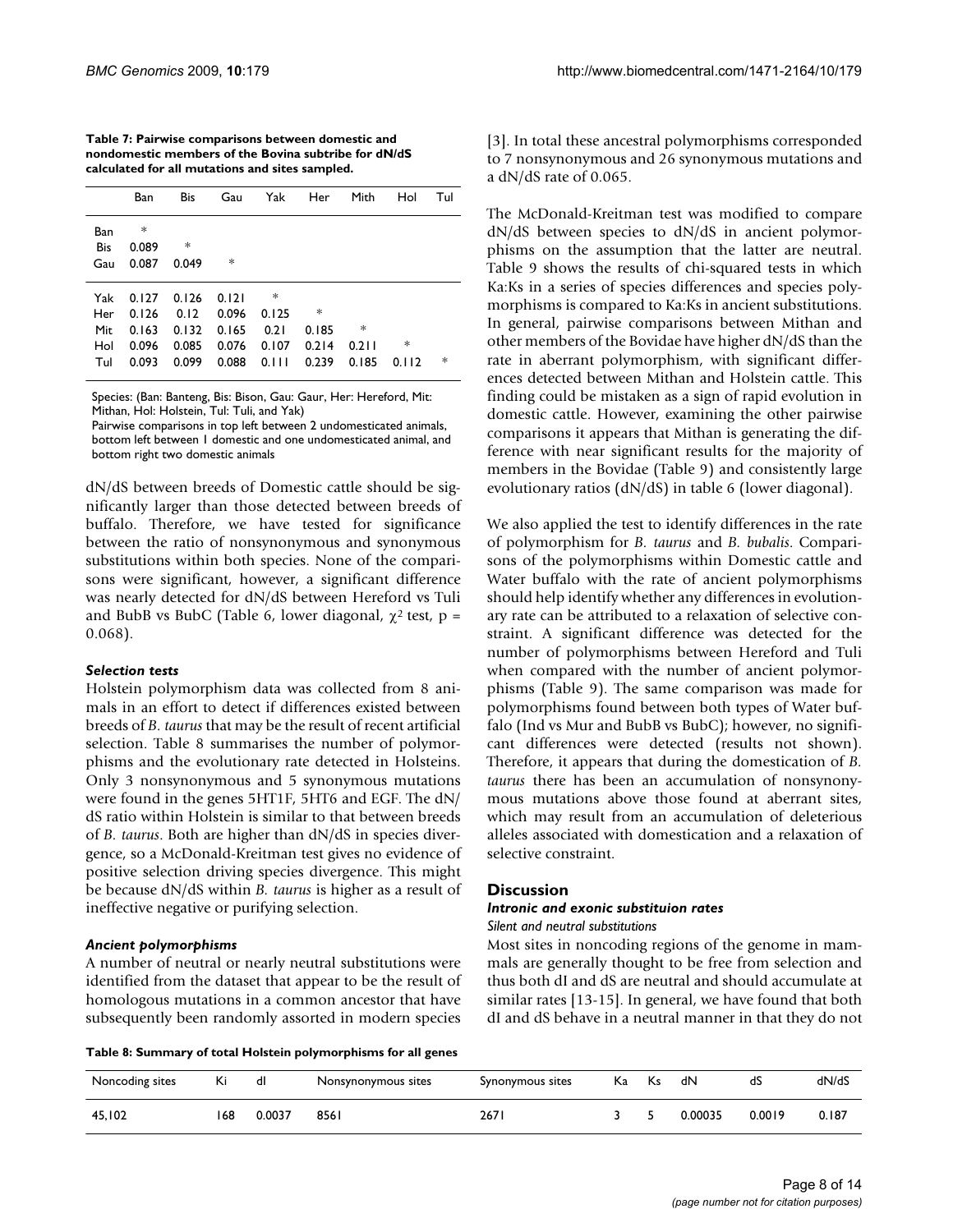|          | Substitutions<br>Ancient |       |                 |       |       |       |       | Polymorphisms |       |       |       |
|----------|--------------------------|-------|-----------------|-------|-------|-------|-------|---------------|-------|-------|-------|
|          |                          | Ba-Mi | Ga-Mi           | He-Mi | Bi-Mi | Ho-Mi | Tu-Mi | Ya-Mi         | He-Ho | He-Tu | Ho-Tu |
| Ka       | 6                        | 17    | $\overline{10}$ | 18    | 16    | 17    | 18    | 19            | 5     | 8     | 3     |
| Кs       | 27                       | 31    | 18              | 29    | 36    | 24    | 29    | 27            | 7     | 10    | 8     |
| dN/dS    | 0.065                    | 0.163 | 0.165           | 0.185 | 0.132 | 0.211 | 0.185 | 0.21          | 0.213 | 0.239 | 0.112 |
| $\chi^2$ | ٠                        | 2.9   | 2.4             | 3.7   | 1.7   | 4.6   | 3.7   | 4.7           | 2.6   | 4.0   | 0.4   |
| P        | ٠                        | 0.09  | 0.1             | 0.05  | 0.2   | 0.03  | 0.05  | 0.03          | 0.1   | 0.04  | 0.5   |

**Table 9: Modified McDondald-Kreitman test examining variation between ancient polymorphism and pairwise comparisons between species and breeds for the ratio of nonsynonymous (Ka) and synonymous (Ks) polymorphisms**

Species: (Ba: Banteng, Bi: Bison, Ga: Gaur, He: Hereford, Mi: Mithan, Ho: Holstein, Tu: Tuli,, Ya: Yak)

vary between genes and accumulate in a clock like fashion. However, dS were consistently higher than dI. A similar result has also been found in primates, with a 60% higher substitution rate found at synonymous than noncoding sites [16]. The authors have argued that their finding was due to an overabundance of CpG dinucleotides, which suffer higher mutation rates due to their methylation by methyltransferases. We confirmed this finding and detected on average a 30% higher rate of silent substitution in coding regions than in noncoding sites and a significantly higher number of substitutions at synonymous sites involving CpG dinucleotides than for noncoding substitutions.

If CpG dinucleotides are ignored, dS and dI are still not identical. Thus, some other force may play a role in reducing substitutions at noncoding sites in some of the genes studied. The noncoding regions in this study include a predominance of sequence adjacent to intron/exon boundaries and 5' and 3'UTRs and some evidence exists for the conservation of selected bases in these regions [17]. The fact that dS does not vary per gene implies that there is no selection for preferred codons in the Bovini tribe for these genes, or that the selection pressure and effective population size for members of the Bovini are so small that dS is in fact behaving neutrally. This confirms previous work [13-15,18] that has found similar silent substitution rates per gene over a wide range of mammals.

#### *Nonsynonymous substitutions and evolutionary ratios*

A number of methods have been developed to identify signatures of selection from the proportion of nonsynonymous to synonymous substitutions per site [19-25]. However, using a simple algorithm described by Nei and Gojorbi [21] we have estimated dN and dS between various lineages in the Bovinae subfamily over dataset encompassing 15 autosomal genes. This algorithm should be accurate as we detected no large bias for transitional to transversional substitutions amongst bovids in our study.

Incorporating various lineages from the Bovinae subfamily in the test reduces the requirement of dN/dS ratios to be above one, which is an unrealistic test for selection [12].

Examining dN/dS ratios between bovid lineages has identified the importance of purifying selection during the evolution of the Bovini, which presumably is the case in other lineages, with all of the evolutionary ratios as measured by dN/dS being far below one. Despite the impact of purifying selection, relatively rapid rates of evolution were identified (i.e. high values of  $dN/(dN+dS)$ ) in the genes 5HT1F, EGF, HFABP, NRIP1 and LACS3. These genes come from a variety of positions in the genomes of the Bovini. Therefore, rapid molecular evolution was not localised to a given region or selection hot spot in the genome and different levels of selective constraint appear to be operating on genes that are separated by relatively small distances.

The fact that the dN:dS ratio in the divergence between species is significantly lower than that detected for within species polymorphism, seems to confirm that positive selection has not driven the evolution of these genes for any of the species or breeds examined.

Members of the Bovini undoubtedly have undergone positive selection due to adaptation to their environments and therefore should show signatures of adaptive molecular evolution due to natural selection. Because genes in this study were selected for their potential role in milk production, we suspected domestic species would show a significantly larger rate of evolution than other species from the Bovini tribe for these genes. However, little difference was identified between taxa, which may be due to the small time over which domestication has occurred and thus the small contribution it has likely made to the differentiation between Bovini genomes. Also the substi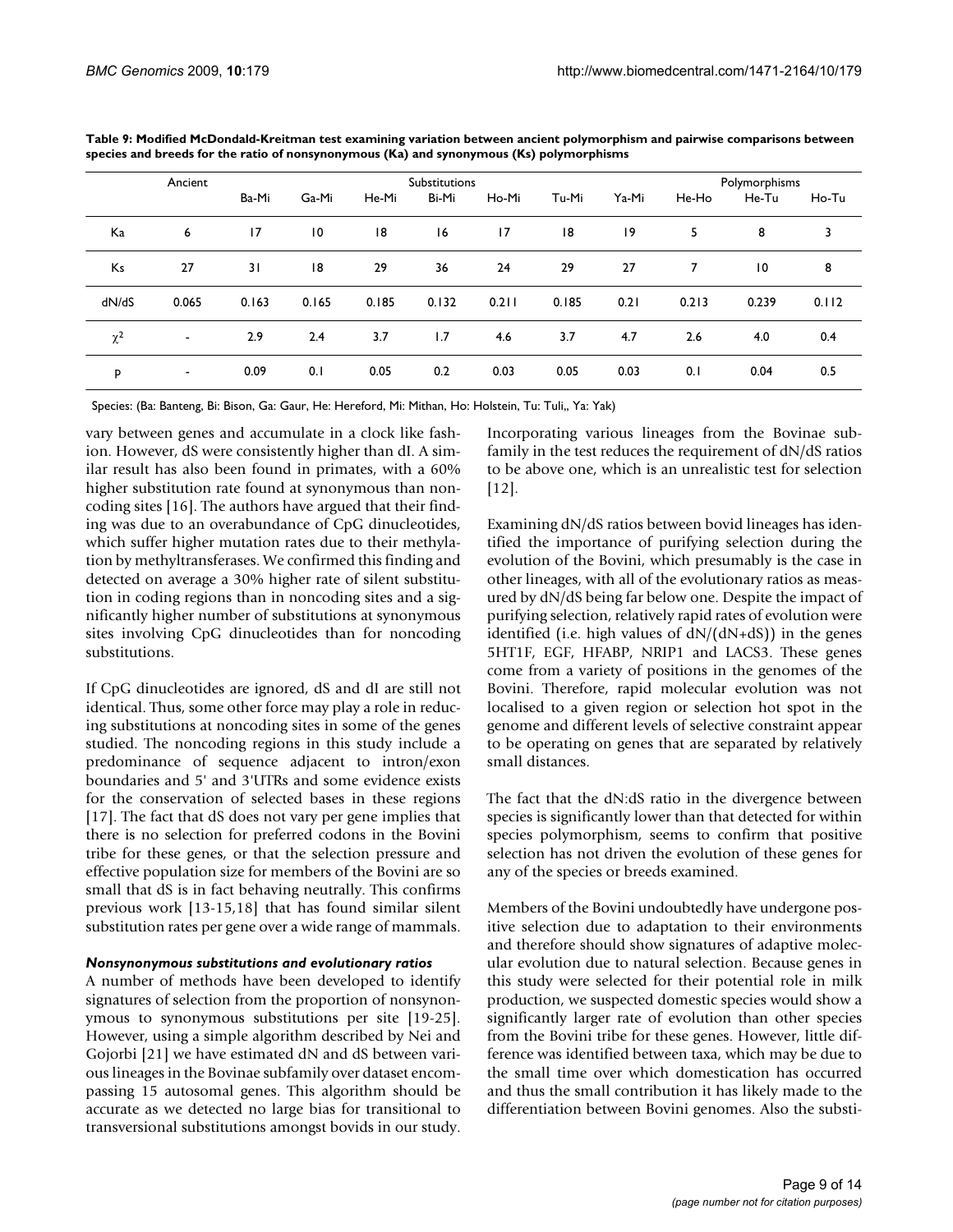tutions driven by positive selection appear to be a small proportion of the total, and therefore difficult to detect.

Previous findings have identified a higher accumulation of substitutions in recently diverged species (< 1–2 Mya) when compared to species diverged for longer amounts of time, which may be a result of polymorphisms and deleterious alleles contributing to the rate of short term divergence [26]. A negative relationship between the evolutionary ratio (dN/dS) and time as represented by dS and dI confirms that recently diverged species do in fact harbour a higher proportion of dN to dS, with some of the highest rates for species polymorphism. However, the pairwise comparisons for dN/dS presented in table 6 (lower diagonal) show the highest contributors were between and within breeds of Domestic cow, followed by pairwise comparisons between closely related species and breeds where at least one had a history of domestication (i.e. Domestic cow, Mithan, Yak). This finding does not appear to be repeated between animals separated over similar time frames with no or little history of intensive domestication. Thus, the increase in short term divergence appears to be more pronounced in domestic species.

In a previous study [26] examined protein coding and dloop sequences from mitochondrial data in avian and primate lineages, while we have examined mutation and substitution in nuclear genes. If any of the estimates in [26] originated from a population that had undergone a serious bottleneck in the past such as humans [27], the effects for these populations may mimic those found for domestication as it usually involves a reduction in effective population size, which leads to a less effective response to selection and an increase in the fixation of deleterious mutants [28-30]. However, many representatives of the Bovini have undergone major population bottlenecks, such as the Bison, which was nearly driven to extinction in the late 1800's [31] and no increase is seen for the rate of short term divergence. However, these population bottlenecks have occurred relatively recently in comparison to humans. Thus, the dN/dS rate is high in the recent evolution of Domestic cattle, Mithan and Yak and remains high in polymorphisms in *B. taurus*. This finding also appears to be true for humans [12], who have gone through an ancient population bottleneck and a relatively recent population expansion, especially when low frequency polymorphisms are not removed.

Evidence suggests that the accumulation of substitutions in recently diverged species typically only applies to mitochondrial DNA [32-34], which is nonrecombining, maternally inherited and thus has a smaller effective population size than genomic DNA. Therefore, deleterious alleles are an important component of DNA polymorphism for mitochondrial sequence, these deleterious mutations

appear to accumulate as polymorphisms, but do not contribute to species divergence due to negative selection [35]. To our knowledge the finding of high dN/dS between recently diverged species has never been reported for nuclear DNA. However, we have identified a similar phenomenon for domesticated animals at nuclear genes, with a high evolutionary rate for polymorphisms between breeds of domestic cow and an increased rate of evolution between species for pairwise comparisons where at least one domestic species was examined. This finding is most likely associated with the reduction of selective constraint and effective population size in domestic animals that has decreased the efficacy of negative selection and increased the rate of polymorphism and fixation of deleterious alleles. Previous studies in domestic rice have found an increase in the accumulation of deleterious alleles [30], and this also appears to be the case in cattle. Therefore, these findings may have important consequences to anyone attempting to find signatures of positive selection using a McDonald-Kreitman test from mitochondrial DNA or tests using genomic polymorphism data from domestic species. Therefore, the McDonald-Kreitman test is probably not an appropriate test to identify positive selection in domestic species because of the relaxed selective constraint that is associated with domestication. It also appears that deleterious alleles can exist in a domestic population at a high frequency without being fixed for quite some time, and removing rare polymorphisms will not automatically overcome this problem if the effective population size is small. Therefore care should be taken when inferring the neutral rate of mutation from polymorphism data in some species.

#### *Ancient polymorphisms and lineage sorting, an alternative to detecting rapid evolution from polymorphism data*

Lineage sorting in closely related species is not an uncommon observation [36-38]. In the present study a number of ancient polymorphisms in the coding regions of genes were used to infer the neutral rate of evolution  $(dN/dS =$ 0.065). These substitutions most likely were polymorphic in the ancestral population from which they were derived, and in the absence of selection the probability of their loss and fixation in future lineages is governed by the neutral theory of molecular evolution [39]. Therefore, if the evolution of the majority of sites in the Bovini has been neutral the ratio of ancestral amino-acid to synonymous polymorphism should be equal to the ratio in divergence between any given species. Likewise, if selective constraint has been reduced within a species a significantly higher ratio in recent species polymorphism than in ancient polymorphism should be seen. Overall a significantly higher rate of evolution in a number of pairwise comparisons involving Mithan was detected with significant or nearly significant differences detected between comparisons of Mithan and Domestic cattle, Banteng and Gaur. There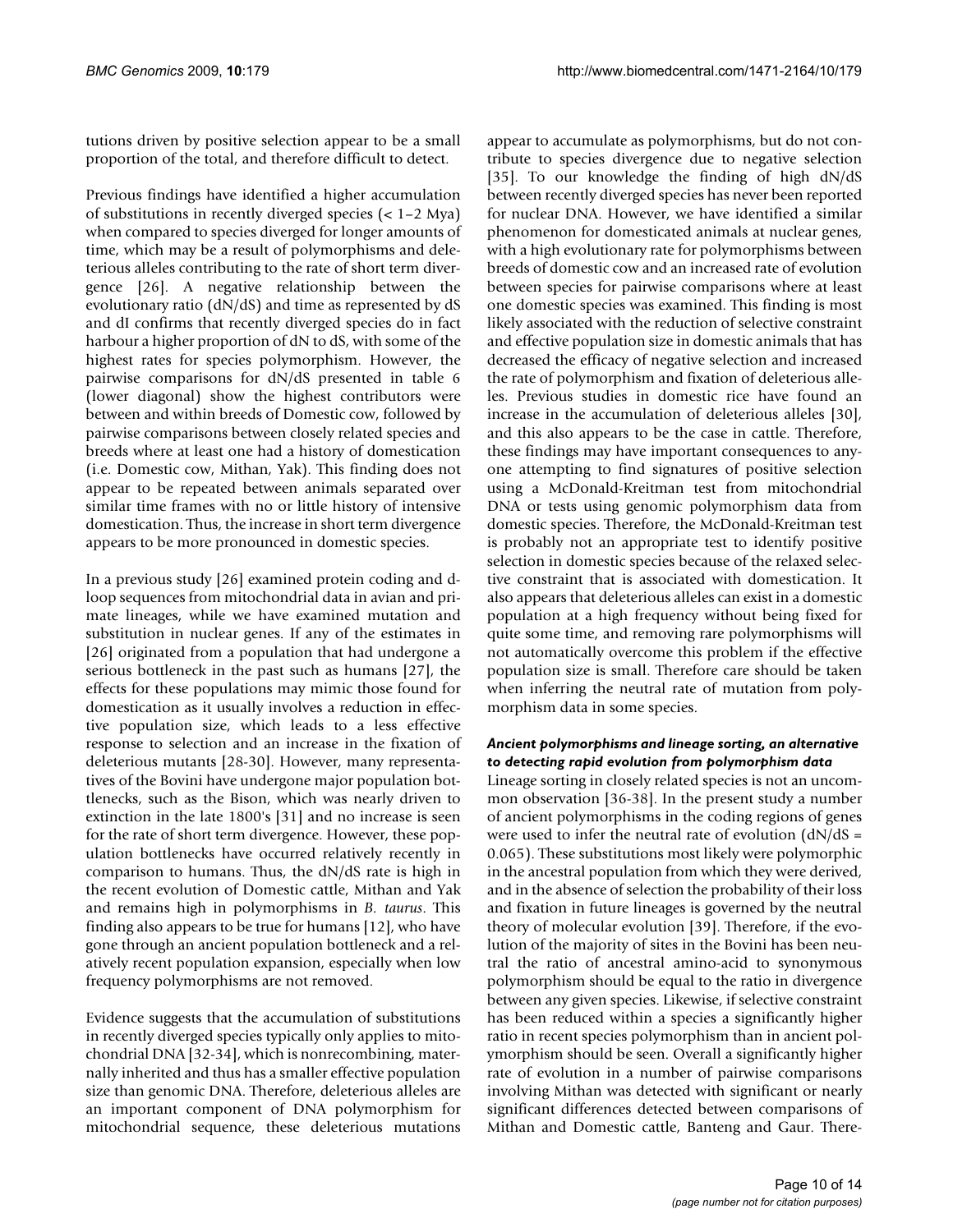fore, it appears that there has been a relaxation of selective constraint in the lineage leading to Mithan. We have also confirmed previous findings by detecting relaxed selective constraint in some breeds of *B. taurus*, with a significantly higher ratio of nonsynonymous to synonymous polymorphisms between Hereford and Tuli when compared to the ratio in ancient polymorphisms and a nearly significant difference detected between some breeds of buffalo. This confirms our previous findings and suggests that intensive domestication and strong artificial selection decreased selective constraint and increased the number of amino acid changing polymorphisms in Domestic cattle.

#### *Conclusion*

In conclusion, the rate of amino acid change (dN) and the evolutionary ratio (dN/dS) was most influenced by the gene and the exon sampled. Of the amino acid changing mutations examined the majority were conservative mutations and the ratio of radical to conservative mutations was not significantly different for any of the variables tested due to the relatively small number of radical mutations. Different genes and regions within a gene may experience different rates of mutation due to their roles, expression patterns, position in the genome or protein and differing levels of selective constraint which in turn effects the rate of evolution, presumably due to differences in the level of selective constraint. Conversely, as species diverge the small number of radical mutations may be explained by the conservation of physiochemical properties, which are often conserved to maintain protein function even across evolutionary distant species [40].

Comparing the rate of polymorphism between breeds of *B. taurus* and *B. bubalis* identified a higher accumulation of nonsynonymous to synonymous mutation in *B. taurus*. Mutation rates are thought to be elevated on smaller time scales (i.e. within species) when compared to greater evolutionary distances between species as deleterious mutations can exist at moderate frequencies within species. This phenomenon appears to be amplified in domestic cattle. Therefore, tests that rely on within species polymorphism as a proxy for the neutral rate of evolution, like the McDonald-Kreitman test, may not be suitable for domestic animals. Interestingly, the presence of ancient polymorphisms could be useful for detecting signatures of selection at the molecular level. In that tests that mimic the McDonald-Kreitman test by using ancestral polymorphism to infer the neutral mutation rate may be more useful for identifying rapid rates of molecular evolution between closely related species. We have found that a greater rate of nonsynonymous substitutions between domestic and nondomestic species separated over similar time frames. The rate of evolution when compared to the neutral rate in polymorphism was not significant, however, in ancient polymorphisms we identified high evolutionary rates for dN/dS between domestic species for divergence especially in Mithan and within Domestic cattle. This result implies that domestication reduces the ability of animals to remove unfavourable mutations from the population as they have very low  $N_e$  and are subject to strong artificial selection, which may have a role in unintentionally increasing the number of deleterious mutations. We believe this phenomenon will be common in the coding sequences of domestic cattle and should not be dependent on the methodology used to anlalyse molecular evolution. However, future work may look at applying codon based models such as those implemented in PAML to identify individual sites that have been subject to positive selection, which have undoubtedly occurred in at least some genes during domestication. Although differentiating between positive selection and reduced selective constraint may be difficult.

Finally, we have also identified a significant difference in the rate of substitution at synonymous and noncoding sites in the Bovinae that is that is partially, but not completely, explained by CpG dinucleotide frequency differences. In particular, we have found that the number of noncoding substitutions per site (dI) was significantly smaller than the silent substitution rate dS, which appears to be the result of a high proportion of CpG dinucleotides at synonymous sites inflating the mutation rate and this feature may have important consequences for estimating divergence times between species at these sites.

#### **Methods**

#### *Genes, species, breeds and animals*

Candidate genes were selected using *a priori* knowledge of the genes position in relation to suspected milk QTL, or evidence of higher than average rates of molecular evolution for pairwise comparisons between *Bos taurus*, *Homo sapiens* and *Bos indicus* [12,41]. In total 84 amplicons, which typically consisted of exonic and flanking noncoding regions, were sequenced from the following 15 genes: NRIP-1, PIT-1, ITGBP-5, 5-HT-1F, IGFBP-2, IGFBP-5, H-FABP, LACS3, 5-HT-6, GMEB-1, EGF, ERA, PRRP, PABPC-1 and MFGE8, in at least 1 individual from genomic DNA. DNA was extracted from the following breeds and species of cattle: 1 × Holstein (*B. taurus*), 1 × Tuli (*B. taurus*), 1 × Hereford (*B. taurus*), 2 × Banteng (*B. javanicus*), 2 × Gaur (*B. gaurus*), 2 × Yak (*B. grunniens*), 1 × Mithan (*B. frontalis*), 2 × Bison (*Bison bison*), 1 × Murrah buffalo (*Bubalus bubalis*), 1 × possible hybrid River/Swamp buffalo (*Bubalus bubalis/carabensis*), 1 × Swamp buffalo (*Bubalus carabanesis*), 2 × Cape buffalo (*Syncerus caffar*), 2 × Eland (*Taurotragus oryx*) and 3 × nondescript breed of Indian buffalo (*Bubalus bubalis*). Complete information on these samples and sequences is detailed in MacEachern et al [3]. Polymorphism data was collected using between breed/ subspecies information for Water buffalo and Domestic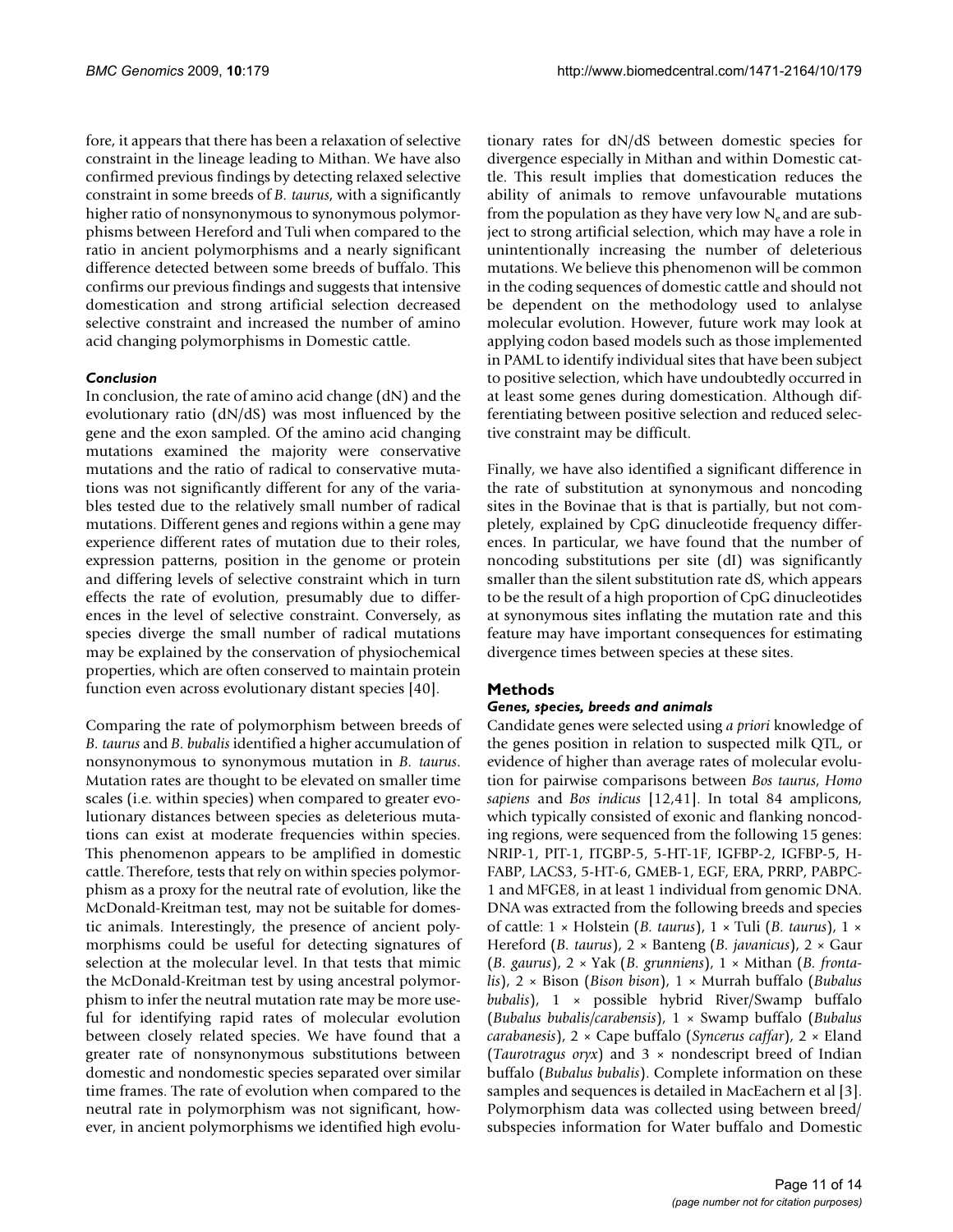cattle. Polymorphism data was also obtained within breeds using an additional 8 unrelated Holstein bulls, which were sourced from Genetics Australia.

#### *Sequence analysis*

Consensus and ancestral sequences were generated using computer modules written in PYTHON, which have been described in detail [3]. For each amplicon the consensus sequences from each representative of the Bovinae subfamily were aligned. Pipelines were developed to undertake pairwise comparisons between all samples to count the number intronic/noncoding substitutions (Ki), nonsynonymous substitutions (Ka), synonymous substitutions (Ks), intronic substitutions per site (dI), nonsynonymous substitutions per site (dN), synonymous substitutions per site (dS) and the number of radical (Dr) and conservative (Dc) substitutions. Exonic sequences and the corresponding open reading frame (ORF) were identified by cross-referencing alignments from known Bovine and Human protein coding genes [12]. All information per amplicon was summed up per gene; therefore, information has been collected for each exon, intron and gene for all species successfully sequenced. Polymorphism information was retrieved from pairwise comparisons amongst breeds of *B. taurus* and *B. bubalis* and within breeds of *B. taurus* for dI, dN, dS, Dr and Dc. To reduce the chance of sequencing errors infiltrating our dataset, polymorphism data from heterozygous individuals was ignored unless both alleles were also found in homozygous form; alternatively the most frequent allele was represented at that site.

#### *Statistical analysis*

#### *Phylogenetic reconstruction*

Phylogenetic trees were generated using the neighbour joining algorithm and Kimura's two-parameter distance using nonparametric bootstrapping with 5,000 replicates from 21,055 base pairs of intronic sequence and 1,526 segregating sites in the MEGA4 package [15].

#### *Detecting selection in the bovine lineage*

Each species was compared to the inferred ancestral sequence to determine whether various lineages had evolved more rapidly than others. Thus, dN and dS were calculated for each lineage in the phylogeny and internode divergence was compared between all lineages in the tree. Evolutionary ratios varied greatly between genes and amplicons often from 0 to infinity. Therefore, evolutionary ratios were calculated using the ratio dN/(dN+dS) and Dr/(Dr+Dc) per exon and per gene.

Differences were examined using general linear models (GLM) in GenStat for Windows 8th Edition. The first model tested (GLM 1) was used to detect whether certain amplicons or genes had evolved rapidly in certain species since their divergence from the ancestral sequence. The model tested was (1)  $y = \mu + g + a + s + e$  where  $y = dN$ , dS, dI,  $dN/(dN+dS)$  and  $Dr/(Dr+Dc)$ ,  $\mu$  = the mean effect,  $g =$  the effect for each gene,  $a =$  the effect of each amplicon within gene,  $s =$  the effect of each species and  $e =$  the residual error. An F-test for gene was completed using the mean square for gene divided by the mean square for amplicon within gene to determine if gene effects were significant above those detected for amplicon within gene.

Thus, if positive selection has driven the divergence in Domestic cattle for some or all of the genes sequenced, a significant effect for species should be seen, with the lineage leading to *Bos taurus* having significantly higher evolutionary rates when compared to other species. Typically positive selection is inferred if dN/dS ratios are greater than one. However, this is a conservative test for selection, comparing dN and dS amongst closely replated species tests neutrality by examining deviations within the phylogeny for the dN/dS ratio. Any deviations in dN/dS would violate the strictly neutral model [42].

The second model (GLM 2) fitted the interaction between gene and species to determine if particular species and genes were responsible for the differences in the rates of evolution detected in GLM 1. The model fitted was (2) **y =** μ **+ g + s + g.s + e** where the interaction g.s tests the difference between gene and species for rates of evolution. Therefore, a significant interaction between (g.s) should be detected if the differences between species vary from one gene to the next. This may be evidence of positive selection driving gene evolution in a particular species.

#### *Comparison of synonymous and intronic sites*

If selection operates on synonymous but not intronic substitutions a lower substitution rate at silent sites in exons compared to substitutions at intronic sites would be expected. An increase in the proportion of substitutions at synonymous sites involving CpG dinucleotides when compared to substitutions at noncoding sites has been reported to increase dS in primate genomes [16]. To determine if this phenomenon was present in genomes from the Bovini we examined substitutions at synonymous and noncoding sites for differences in the relative number of substitutions involving CpG dinucleotides. CpG dinucleotides were identified as a section of DNA where a cytosine then a guanine nucleotide occurs adjacent to each other on the same DNA strand. CpG dinucleotides are likely to mutate to TpG or CpA [16]. Hence, any substitution in the alignment involving a synonymous or noncoding site was determined to either involve a CpG dinucleotide or not. A comparison of the number of substitutions per site involving CpG dinucleotides at synonymous and noncoding sites, such as those described above, may explain any differences between substitution rates at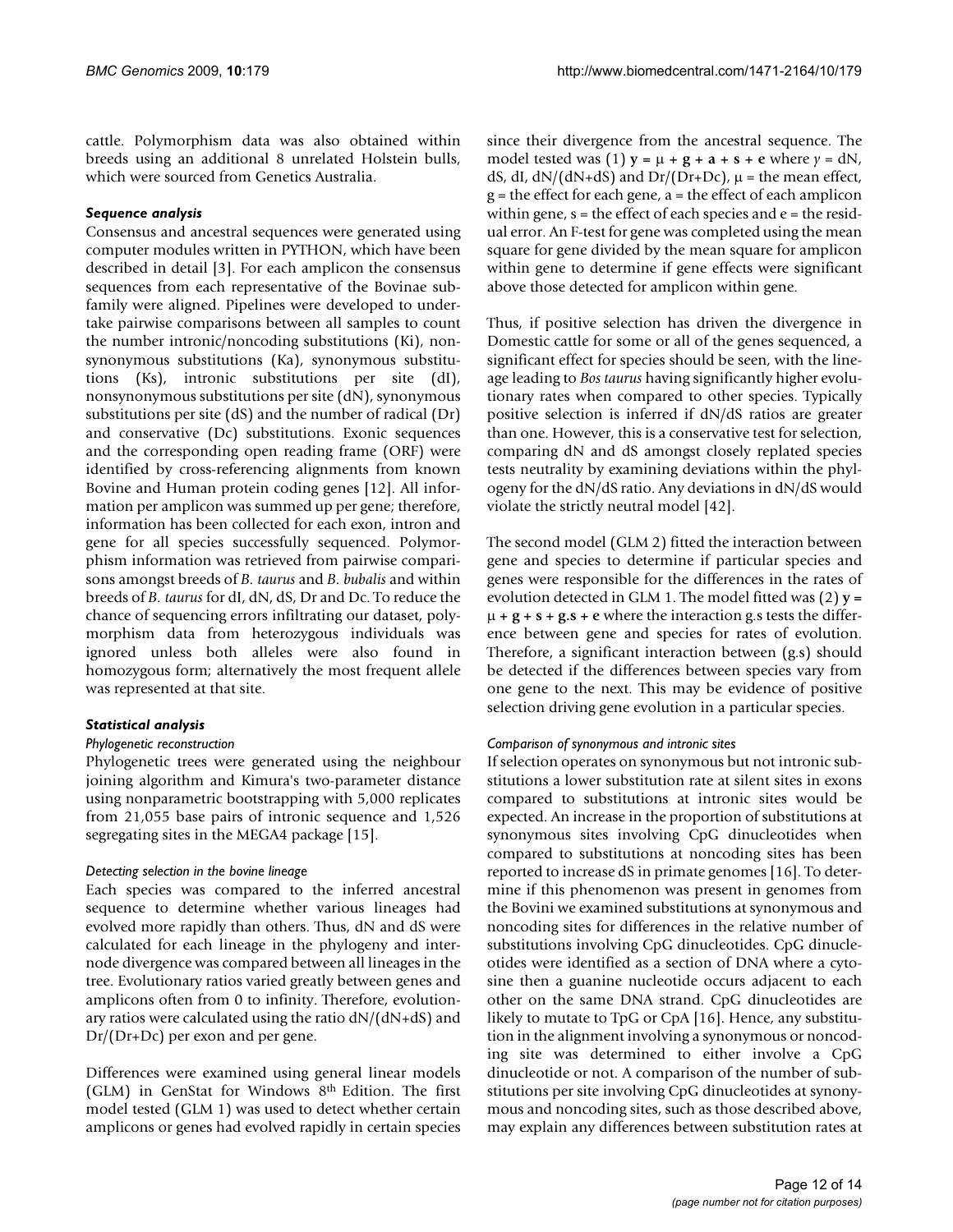both sites. Substitutions were also compared between noncoding and synonymous sites for non-CpG related sites to determine if CpG related substitutions were responsible for all the variation between sites.

#### *Rate variation and relationships between substitution rates*

Examining the relationships between various substitution rates should be a quick reference to gauge the accuracy of methods applied to estimate substitution and evolutionary ratios. Therefore, the relationships between substitution rates at different sites were compared by examining the total numbers of substitutions that have accumulated since the divergence from the ancestral sequence across all 15 genes for each species. Examining the relationship between synonymous and noncoding substitutions per site should show a strong correlation if substitutions at both sites are neutral, and the relationship these neutral sites have with the nonsynonymous substitutions and the evolutionary ratio estimated across all genes (dN/dS) should highlight how dN and dN/dS change over increasing evolutionary time.

#### *Testing for selection or reduced selective constraint in domestic animals*

To test for evidence of rapid molecular evolution in domestic animals contingency tables compared the ratio of nonsynonymous mutations to synonymous mutations. Comparisons were between an ancestral sequence and a domesticated species with a closely related species that has not been domesticated. If the observed substitutions between the ancient and domestic animals are neutral the ratio of nonsynonymous to synonymous fixed differences should be the same for domestic and wild animals when compared to the ancestral sequence. Within species variation was also examined between *B. taurus* and *B. bubalis*. If domestication has increased the rate of deleterious mutations in *B. taurus* the ratio of nonsynonymous to synonymous polymorphisms should be higher for comparisons within *B. taurus* than for comparisons within *B. bubalis*.

*Comparing inter-specific divergence and intra-specific polymorphism* Differences between lineages for the dN/dS ratio are deviations from neutral theory. However they may be caused by positive selection or relaxed selective constraint, possibly as a result of the domestication of *B. taurus*. Analysing species divergence and within species polymorphisms should differentiate between the two. Therefore, evolutionary rates in divergence for pairwise comparisons between each species and the Hereford genomic sequence and the within species polymorphisms detected in 8 Holstein samples were compared using contingency tests. Analysing pairwise comparisons between breeds of *B*. *taurus* with the polymorphism data collected within Holstein animals should allow us to detect whether positive selection was responsible for driving the evolution in the coding sequence for these genes during their domestication.

#### *Ancestral polymorphisms*

The phylogenetic relationship of these samples identified a number of variable sites that were abnormally inherited within the Bovini tribe [3]. These aberrant sites appear to have remained polymorphic for many generations and are probably neutral or nearly neutral. Therefore, Ka and Ks at these sites were compared to Ka and Ks found between and within species using a modified McDonald-Kreitman test [2] to identify possible signs of positive selection.

#### **Competing interests**

The authors declare that they have no competing interests.

#### **Authors' contributions**

SM designed primers, collected samples, completed all sequencing and analysis and prepared the manuscript for submission. AM and AMc contributed ideas and helped with computer analyses. KS contributed to the candidate gene study. JM and MG helped coordinate the study and provided statistical and writing support. All authors read and approved the final manuscript.

#### **Acknowledgements**

We thank Claire Gill, Jeannette Muntwyler, Toronga Western plains and The Werribee Open range zoos and Genetics Australia for providing the wild Bovini samples. Thanks to Amanda Chamberlain and Jodie Ryan for contributions in the lab. We also thank Martin and Judith Schweitzer for advice and help with computer scripts and to Gemma Payne for her contributions to editing the manuscript.

#### **References**

- Beja-Pereira A, Luikart G, England PR, Bradley DG, Jann OC, Bertorelle G, Chamberlain AT, Nunes TP, Metodiev S, Ferrand N, Erhardt G: **[Gene-culture coevolution between cattle milk protein genes](http://www.ncbi.nlm.nih.gov/entrez/query.fcgi?cmd=Retrieve&db=PubMed&dopt=Abstract&list_uids=14634648) [and human lactase genes.](http://www.ncbi.nlm.nih.gov/entrez/query.fcgi?cmd=Retrieve&db=PubMed&dopt=Abstract&list_uids=14634648)** *Nat Genet* 2003, **35(4):**311-3.
- 2. McDonald JH, Kreitman M: **[Adaptive protein evolution at the](http://www.ncbi.nlm.nih.gov/entrez/query.fcgi?cmd=Retrieve&db=PubMed&dopt=Abstract&list_uids=1904993) [Adh locus in Drosophila.](http://www.ncbi.nlm.nih.gov/entrez/query.fcgi?cmd=Retrieve&db=PubMed&dopt=Abstract&list_uids=1904993)** *Nature* 1991, **351(6328):**652-4.
- 3. MacEachern S, McEwan J, Goddard M: **[Phylogenetic reconstruc](http://www.ncbi.nlm.nih.gov/entrez/query.fcgi?cmd=Retrieve&db=PubMed&dopt=Abstract&list_uids=19393045)[tion and the identification of ancient polymorphism in the](http://www.ncbi.nlm.nih.gov/entrez/query.fcgi?cmd=Retrieve&db=PubMed&dopt=Abstract&list_uids=19393045) [Bovini tribe \(Bovidae, Bovinae\).](http://www.ncbi.nlm.nih.gov/entrez/query.fcgi?cmd=Retrieve&db=PubMed&dopt=Abstract&list_uids=19393045)** *BMC Genomics* 2009, **10:**177.
- Bradley DG, Loftus RT, Cunningham P, Machugh DE: **Genetics and**<br>**Domestic Cattle Origins.** Evolutionary Anthropology 1998, **Domestic Cattle Origins. 6(3):**79-86.
- 5. Diamond J: **[Evolution, consequences and future of plant and](http://www.ncbi.nlm.nih.gov/entrez/query.fcgi?cmd=Retrieve&db=PubMed&dopt=Abstract&list_uids=12167878) [animal domestication.](http://www.ncbi.nlm.nih.gov/entrez/query.fcgi?cmd=Retrieve&db=PubMed&dopt=Abstract&list_uids=12167878)** *Nature* 2002, **418(6898):**700-7.
- 6. Bruford MW, Bradley DG, Luikart G: **[DNA markers reveal the](http://www.ncbi.nlm.nih.gov/entrez/query.fcgi?cmd=Retrieve&db=PubMed&dopt=Abstract&list_uids=14634637) [complexity of livestock domestication.](http://www.ncbi.nlm.nih.gov/entrez/query.fcgi?cmd=Retrieve&db=PubMed&dopt=Abstract&list_uids=14634637)** *Nat Rev Genet* 2003, **4:**900-910.
- 7. Prescott MS, Price FT, Wing HH, Prescott WA: **Holstein-Freisian history.** Lacona N.Y.: The Corse press; 1930.
- 8. Hayes BJ, Visscher PM, McPartlan HC, Goddard ME: **[Novel Multilo](http://www.ncbi.nlm.nih.gov/entrez/query.fcgi?cmd=Retrieve&db=PubMed&dopt=Abstract&list_uids=12654718)[cus Measure of Linkage Disequilibrium to Estimate Past](http://www.ncbi.nlm.nih.gov/entrez/query.fcgi?cmd=Retrieve&db=PubMed&dopt=Abstract&list_uids=12654718) [Effective Population Size.](http://www.ncbi.nlm.nih.gov/entrez/query.fcgi?cmd=Retrieve&db=PubMed&dopt=Abstract&list_uids=12654718)** *Genome Research* 2003, **13(4):**635-643.
- 9. Georges M, Nielsen D, Mackinnon M, Mishra A, Okimoto R, Pasquino AT, Sargeant LS, Sorensen A, Steele MR, Zhao X, Womack JE, Hoeschele I: **[Mapping quantitative trait loci controlling milk pro](http://www.ncbi.nlm.nih.gov/entrez/query.fcgi?cmd=Retrieve&db=PubMed&dopt=Abstract&list_uids=7713441)[duction in dairy cattle by exploiting progeny testing.](http://www.ncbi.nlm.nih.gov/entrez/query.fcgi?cmd=Retrieve&db=PubMed&dopt=Abstract&list_uids=7713441)** *Genetics* 1995, **139(2):**907-20.
- 10. Zhang Q, Boichard D, Hoeschele I, Ernst C, Eggen A, Murkve B, Pfister-Genskow M, Witte LA, Grignola FE, Uimari P, Thaller G, Bishop MD: **[Mapping quantitative trait loci for milk produc](http://www.ncbi.nlm.nih.gov/entrez/query.fcgi?cmd=Retrieve&db=PubMed&dopt=Abstract&list_uids=9691050)-**